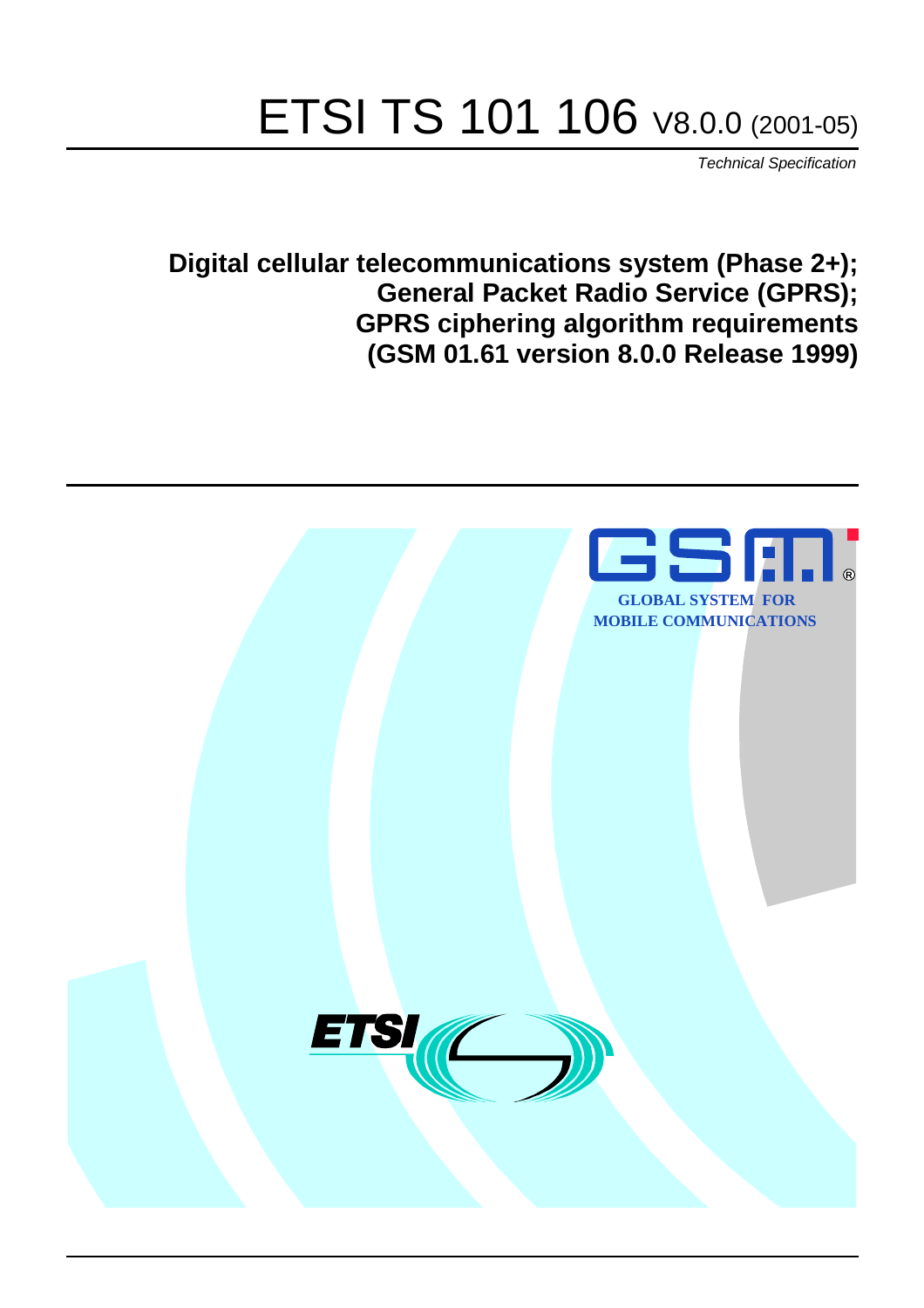Reference

RTS/SMG-100161Q8

Keywords

Digital cellular telecommunications system, Global System for Mobile communications (GSM) GPRS

#### **ETSI**

#### 650 Route des Lucioles F-06921 Sophia Antipolis Cedex - FRANCE

Tel.: +33 4 92 94 42 00 Fax: +33 4 93 65 47 16

Siret N° 348 623 562 00017 - NAF 742 C Association à but non lucratif enregistrée à la Sous-Préfecture de Grasse (06) N° 7803/88

**Important notice**

Individual copies of the present document can be downloaded from: [http://www.etsi.org](http://www.etsi.org/)

The present document may be made available in more than one electronic version or in print. In any case of existing or perceived difference in contents between such versions, the reference version is the Portable Document Format (PDF). In case of dispute, the reference shall be the printing on ETSI printers of the PDF version kept on a specific network drive within ETSI Secretariat.

Users of the present document should be aware that the document may be subject to revision or change of status. Information on the current status of this and other ETSI documents is available at [http://www.etsi.org/tb/status/](http://www.etsi.org/tb/status)

> If you find errors in the present document, send your comment to: <editor@etsi.fr>

#### **Copyright Notification**

No part may be reproduced except as authorized by written permission. The copyright and the foregoing restriction extend to reproduction in all media.

> © European Telecommunications Standards Institute 2001. All rights reserved.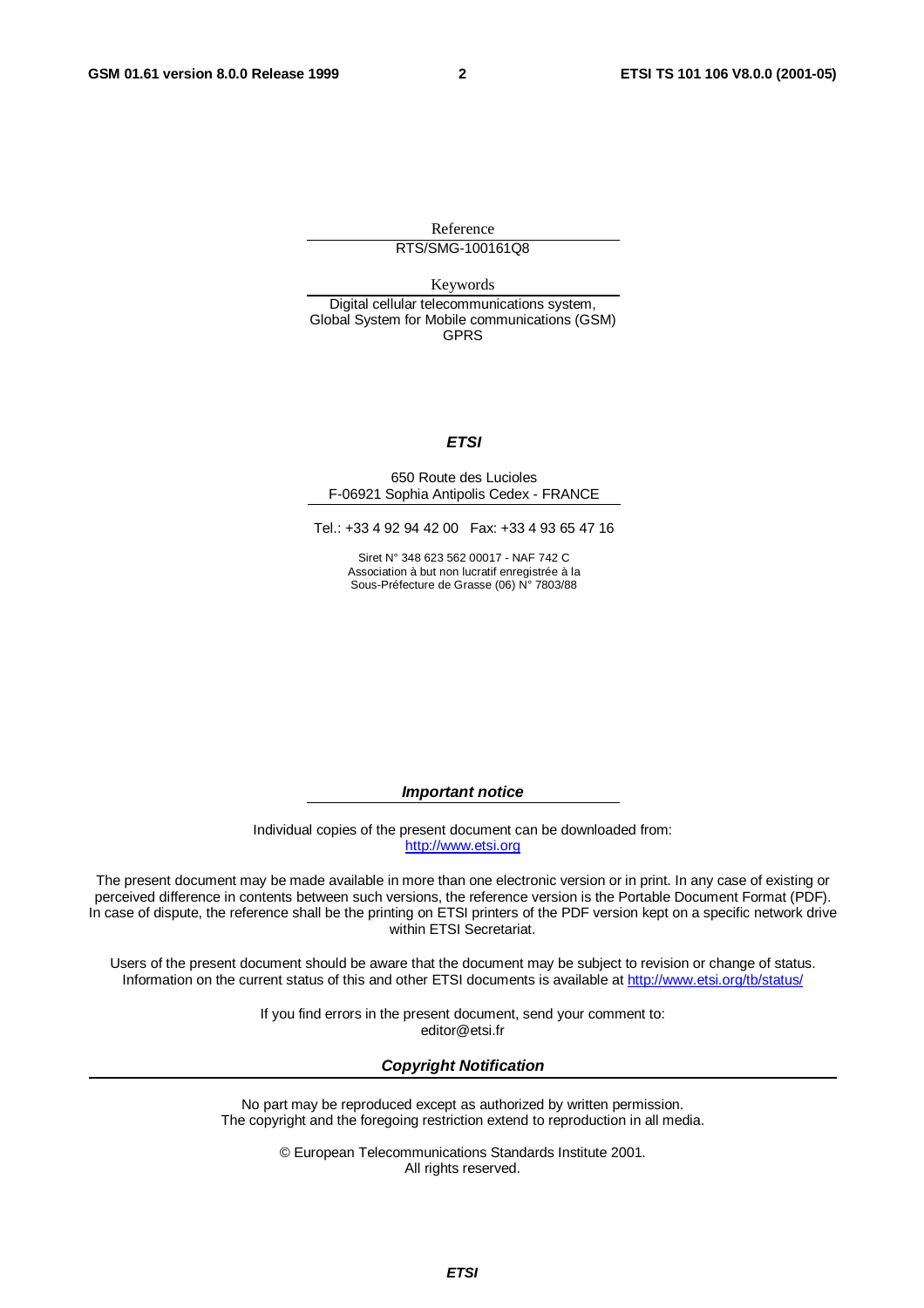#### $\mathbf{3}$

### Contents

| 1                                                                                          |                               |  |  |  |  |
|--------------------------------------------------------------------------------------------|-------------------------------|--|--|--|--|
| 2                                                                                          |                               |  |  |  |  |
| 3<br>3.1<br>3.2                                                                            |                               |  |  |  |  |
| 4<br>4.1<br>4.2<br>4.3                                                                     |                               |  |  |  |  |
| 5<br>5.1<br>5.2<br>5.3<br>5.4                                                              |                               |  |  |  |  |
| 6<br>6.1<br>6.1.1<br>6.1.2<br>6.1.3<br>6.1.4<br>6.1.5<br>6.1.6<br>6.2<br>6.3<br>6.4<br>6.5 |                               |  |  |  |  |
| 7<br>7.1<br>7.2<br>7.3<br>7.4                                                              |                               |  |  |  |  |
| 8<br>8.1<br>8.2<br>8.3                                                                     |                               |  |  |  |  |
| 9                                                                                          |                               |  |  |  |  |
|                                                                                            | <b>Annex A (informative):</b> |  |  |  |  |
|                                                                                            |                               |  |  |  |  |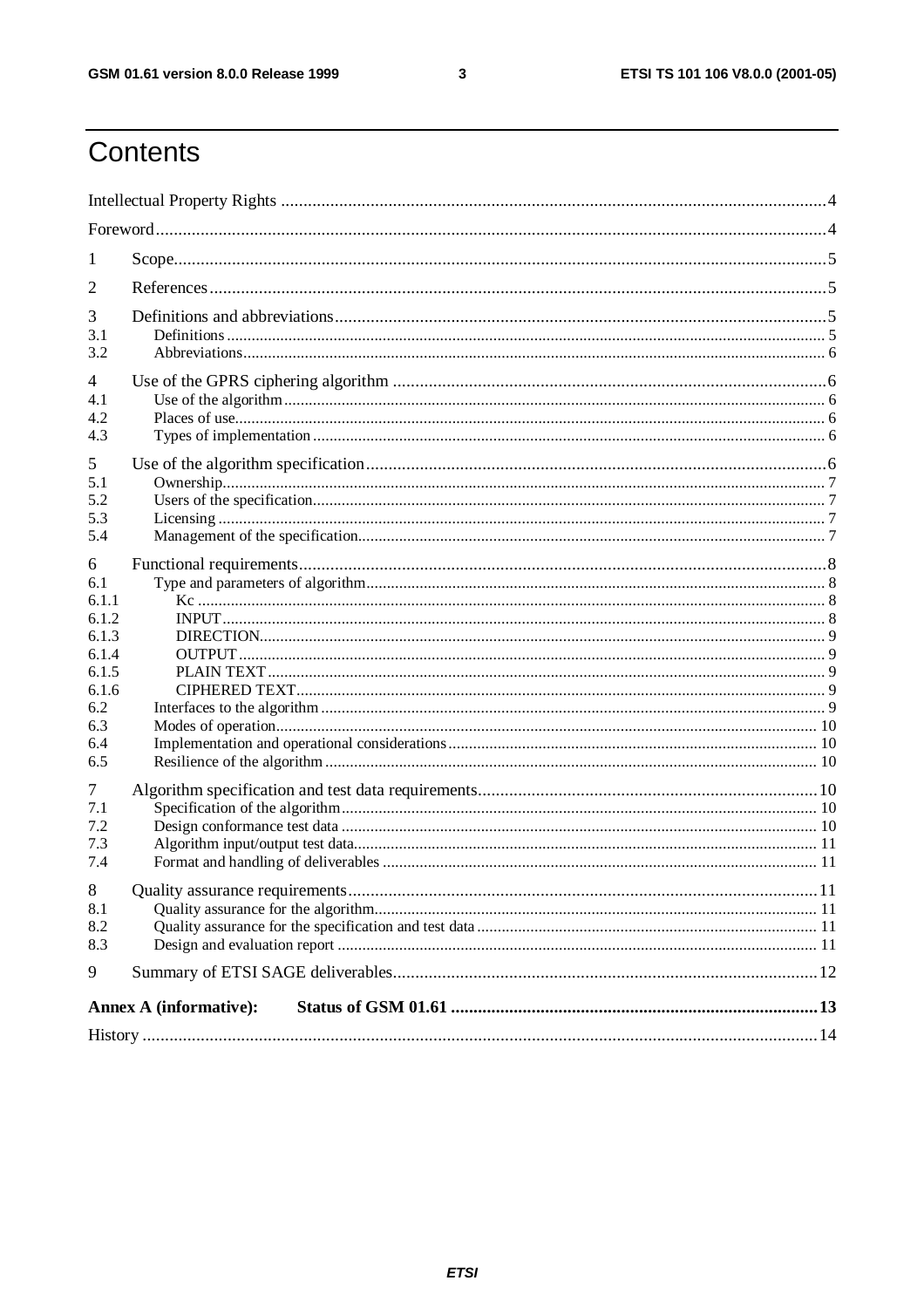### Intellectual Property Rights

IPRs essential or potentially essential to the present document may have been declared to ETSI. The information pertaining to these essential IPRs, if any, is publicly available for **ETSI members and non-members**, and can be found in ETSI SR 000 314: *"Intellectual Property Rights (IPRs); Essential, or potentially Essential, IPRs notified to ETSI in respect of ETSI standards"*, which is available from the ETSI Secretariat. Latest updates are available on the ETSI Web server [\(http://www.etsi.org/ipr](http://www.etsi.org/ipr)).

Pursuant to the ETSI IPR Policy, no investigation, including IPR searches, has been carried out by ETSI. No guarantee can be given as to the existence of other IPRs not referenced in ETSI SR 000 314 (or the updates on the ETSI Web server) which are, or may be, or may become, essential to the present document.

### Foreword

This Technical Specification (TS) has been produced by ETSI Technical Committee Special Mobile Group (SMG).

The specification is a requirements specification for the ciphering algorithm for use in the General Packet Radio Service (GPRS) of GSM. The present document is based on the Security Techniques Advisory Group (STAG) TCR-TR 030.

The present document is intended for use by the ETSI Security Algorithms Group of Experts (SAGE), who are responsible for the design of the algorithm.

The contents of the present document may be subject to continuing work within SMG and may change following formal SMG approval. Should SMG modify the contents of the present document it will then be re-submitted for formal approval procedures by ETSI with an identifying change of release date and an increase in version number as follows:

Version 8.x.y

where:

- 8 GSM Phase 2+ Release 1999;
- x the second digit is incremented for all other types of changes, i.e. technical enhancements, corrections, updates, etc.;
- y the third digit is incremented when editorial only changes have been incorporated in the specification.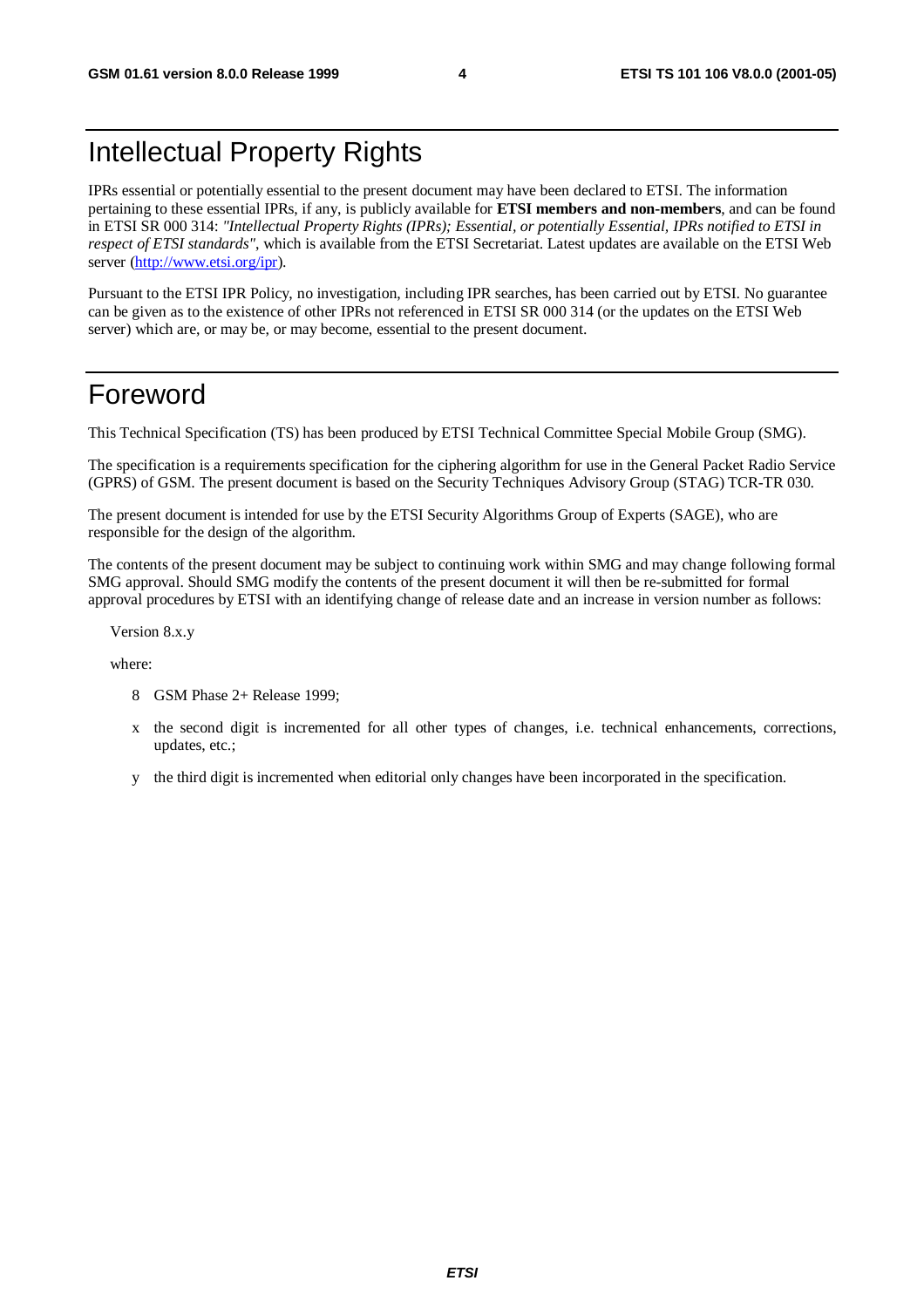### 1 Scope

The present document constitutes a requirements specification for a cryptographic algorithm which is used to protect General Packet Radio Services (GPRS) as specified by GSM 02.60.

The present document is intended to provide the ETSI Security Algorithms Group of Experts (SAGE) with the information it requires in order to design and deliver a technical specification for such an algorithm.

The specification covers the intended use of the algorithm and use of the algorithm specification, technical requirements on the algorithm, requirements on the algorithm specification and test data, and quality assurance requirements on both the algorithm and its documentation. The specification also outlines the background to the production of the present document.

### 2 References

The following documents contain provisions which, through reference in this text, constitute provisions of the present document.

- References are either specific (identified by date of publication, edition number, version number, etc.) or non-specific.
- For a specific reference, subsequent revisions do not apply.
- For a non-specific reference, the latest version applies.
- For this Release 1999 document, references to GSM documents are for Release 1999 versions (version 8.x.y).
- [1] GSM 01.04: "Digital cellular telecommunications system (Phase 2+); Abbreviations and acronyms". [2] GSM 02.60: "Digital cellular telecommunications system (Phase 2+); General Packet Radio Service (GPRS); Service Description; Stage 1". [3] GSM 03.60: "Digital cellular telecommunications system (Phase 2+); General Packet Radio Service (GPRS); Service Description; Stage 2". [4] GSM 04.64: "Digital cellular telecommunications system (Phase 2+); General Packet Radio Service (GPRS); Mobile Station-Serving GPRS Support Node (MS\_SGSN) Logical Link Control (LLC) Layer Specification".
- [5] TCR-TR 030: "Security Techniques Advisory Group (STAG); A guide to specifying requirements for cryptographic algorithms".

### 3 Definitions and abbreviations

#### 3.1 Definitions

For the purposes of the present document, the definitions given in GSM 02.60 apply.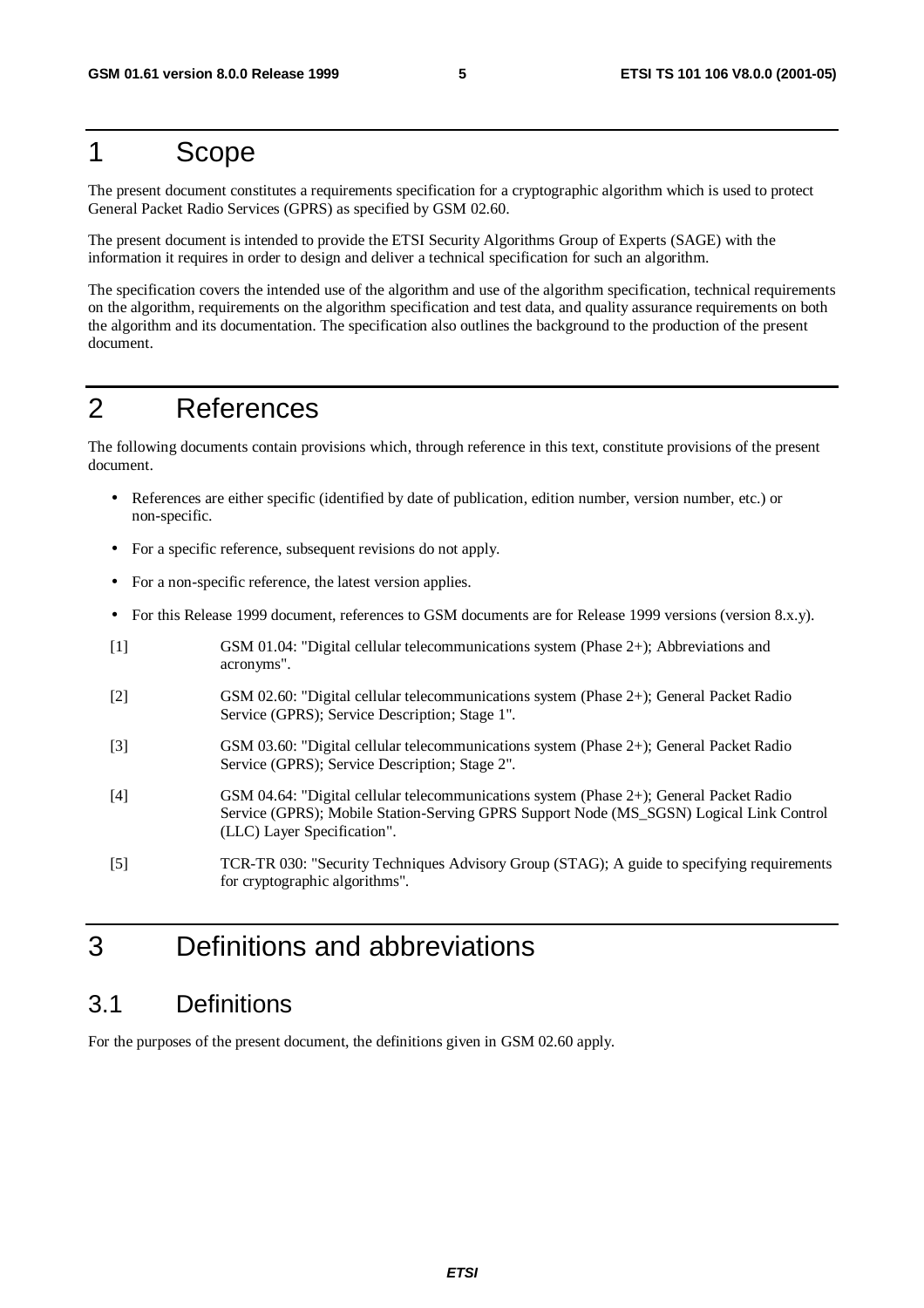#### 3.2 Abbreviations

In addition to those mentioned below, abbreviations used in the present document are listed in GSM 01.04.

| <b>ANSI</b> | American National Standards Institute |
|-------------|---------------------------------------|
| <b>FCS</b>  | Frame Check Sequence                  |
| <b>GPRS</b> | General Packet Radio Service          |
| LLC.        | Logical Link Control                  |
| <b>SAGE</b> | Security Algorithms Group of Experts  |
| <b>SGSN</b> | Serving GPRS Support Node             |

### 4 Use of the GPRS ciphering algorithm

This clause defines those organizations for whom the algorithm is intended, describe the type of information which the algorithm is intended to protect, indicate possible geographical/geopolitical restrictions on the use of equipment which embodies the algorithm, and describe the types of implementations of the algorithm that are envisaged.

### 4.1 Use of the algorithm

The algorithm shall only be used for providing GPRS security features, as described in GSM 02.60 and GSM 03.60.

The use of the algorithm is as follows:

- the algorithm is used to provide confidentiality and integrity protection of GPRS user data used for Point-to-Point (PTP) mobile originated and mobile terminated data transmission;
- the algorithm is used to provide data confidentiality and integrity protection of GPRS user data used for Point-to-Multipoint Group (PTM-G) mobile terminated data transmission;
- the algorithm is restricted to the MS SGSN encryption.

### 4.2 Places of use

The algorithm is installed in the Serving GPRS Support Node (SGSN) and Mobile Station (MS). The MS may consist of Terminal Equipment (TE), Terminal adaptation (TA) and Mobile Equipment (ME). The MS may also be a stand alone device. The GPRS ciphering algorithm may reside in the ME, TA, TE.

Legal restrictions on the use or export of equipment containing cryptographic features that are enforced by various European Governments may prevent the use of equipment in certain countries.

### 4.3 Types of implementation

An algorithm with minimal restrictions on export when licensed and managed as described in clause 5, is desired because of the global use of GSM.

The preferred method for implementing the algorithm is in hardware as a single chip device.

In the case of a software implementation of the algorithm, legal restrictions on its export and, in certain countries, on its use is expected to be more stringent than for a hardware implementation.

### 5 Use of the algorithm specification

This clause addresses ownership of the algorithm specification, to define which types of organization are entitled to obtain a copy of the algorithm specification, and to outline how and under what conditions such organizations may obtain the specification.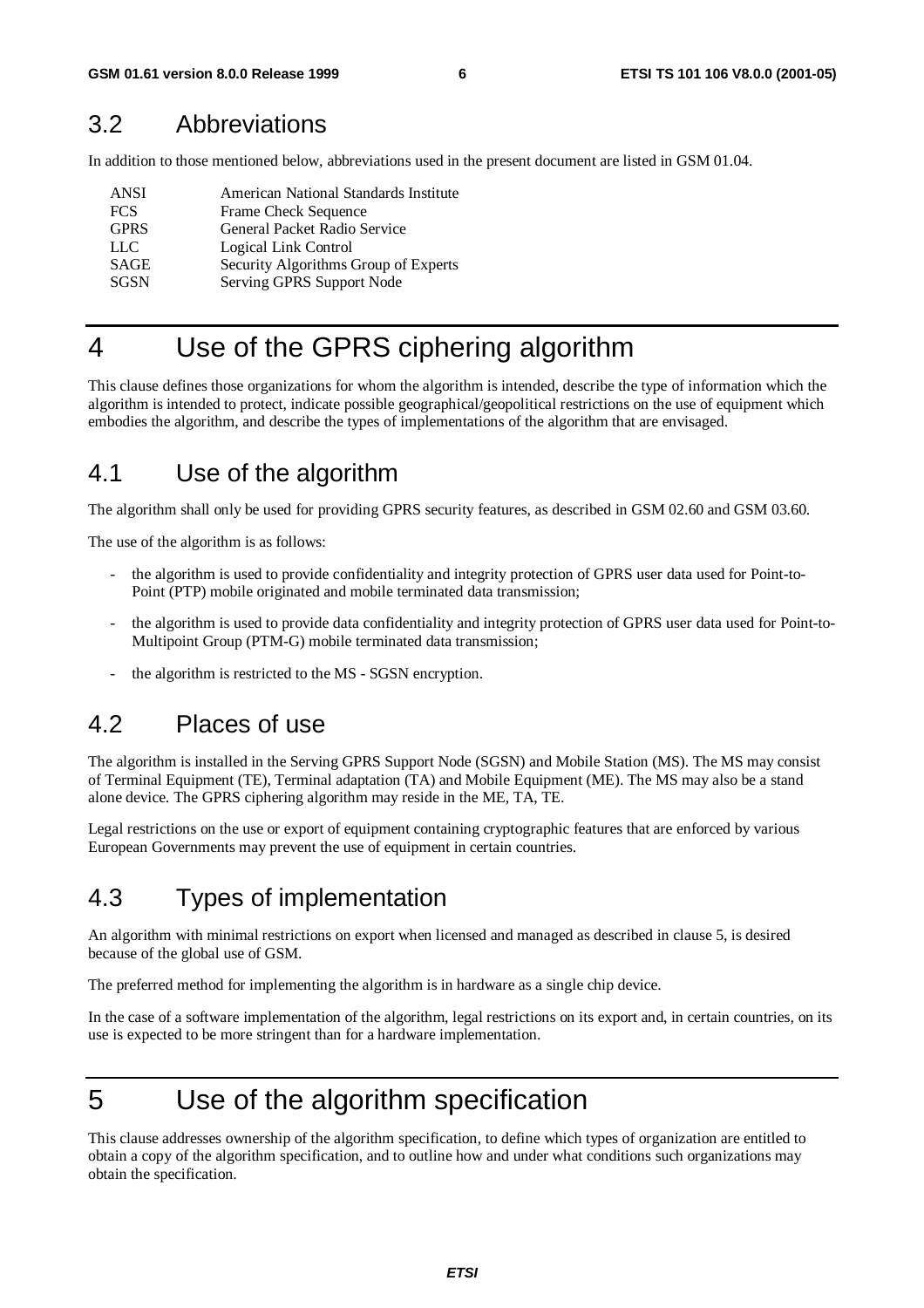#### 5.1 Ownership

The algorithm and all copyright to the algorithm and test data specifications shall be owned exclusively by ETSI.

The design authority for the algorithm shall be ETSI SAGE.

The algorithm specification shall not be published as an ETSI standard or otherwise made publicly available, but shall be provided to organizations that need and are entitled to receive it subject to a licence and confidentiality agreement.

The licence and confidentiality agreement shall require recipient of the specification not to attempt to patent the algorithm or otherwise register an Intellectual Property Right (IPR) relating to the algorithm or its use.

#### 5.2 Users of the specification

The algorithm specification may be made available to the following types of organizations:

- the service providers, including network operators, entitled to use the algorithm in the network side;
- those who need the algorithm specification in order to build equipment or components which embody the algorithm.

#### 5.3 Licensing

Users of the algorithm, and users and recipients of the algorithm specification, shall be required to sign a licence and confidentiality agreement.

Appropriate licence and confidentiality agreements shall be drawn up by ETSI.

Licences shall be royalty free. However, the algorithm custodian may impose a small charge to cover administrative costs involved in issuing the licences.

It is envisaged that there shall be two types of licence and confidentiality agreement: one for service provider of GPRS services entitled to use the algorithm, and one for organizations who need the algorithm specification in order to build equipment or components which embody the algorithm, as defined in clause 5.2.

The licence and confidentiality agreement signed by a service provider of GPRS services shall require that organization to comply with the restrictions on the use of the algorithm.

The licence and confidentiality agreement signed by an organization that needs the algorithm specification in order to build equipment or components which embody the algorithm, shall require that organization to adopt measures to ensure that its implementations of the algorithm are commensurate with the need to maintain confidentiality of the algorithm.

### 5.4 Management of the specification

The distribution procedure for the algorithm specification shall be specified by ETSI. SAGE is expected to design the appropriate procedure for the distribution of the algorithm after consulting ETSI SMG 10 and the GSM MoU Security group. The outline procedure is as follows:

- ETSI shall appoint a custodian for administration of the algorithm specification;
- a service provider of GPRS services may request copies of the algorithm specification (and test data) and a licence to use the algorithm from the custodian;
- if the service provider of GPRS services is entitled to use the algorithm, the custodian shall issue the requested algorithm specifications subject to the GPRS service provider signing a licence and confidentiality agreement;
- a service provider of GPRS services who is licensed to use the algorithm may request ETSI to provide copies of the algorithm specification to an organization which intends to build equipment or components that embody the algorithm. Such an organization shall then be required by ETSI to sign a licence and confidentiality agreement before receiving the algorithm specifications from the custodian.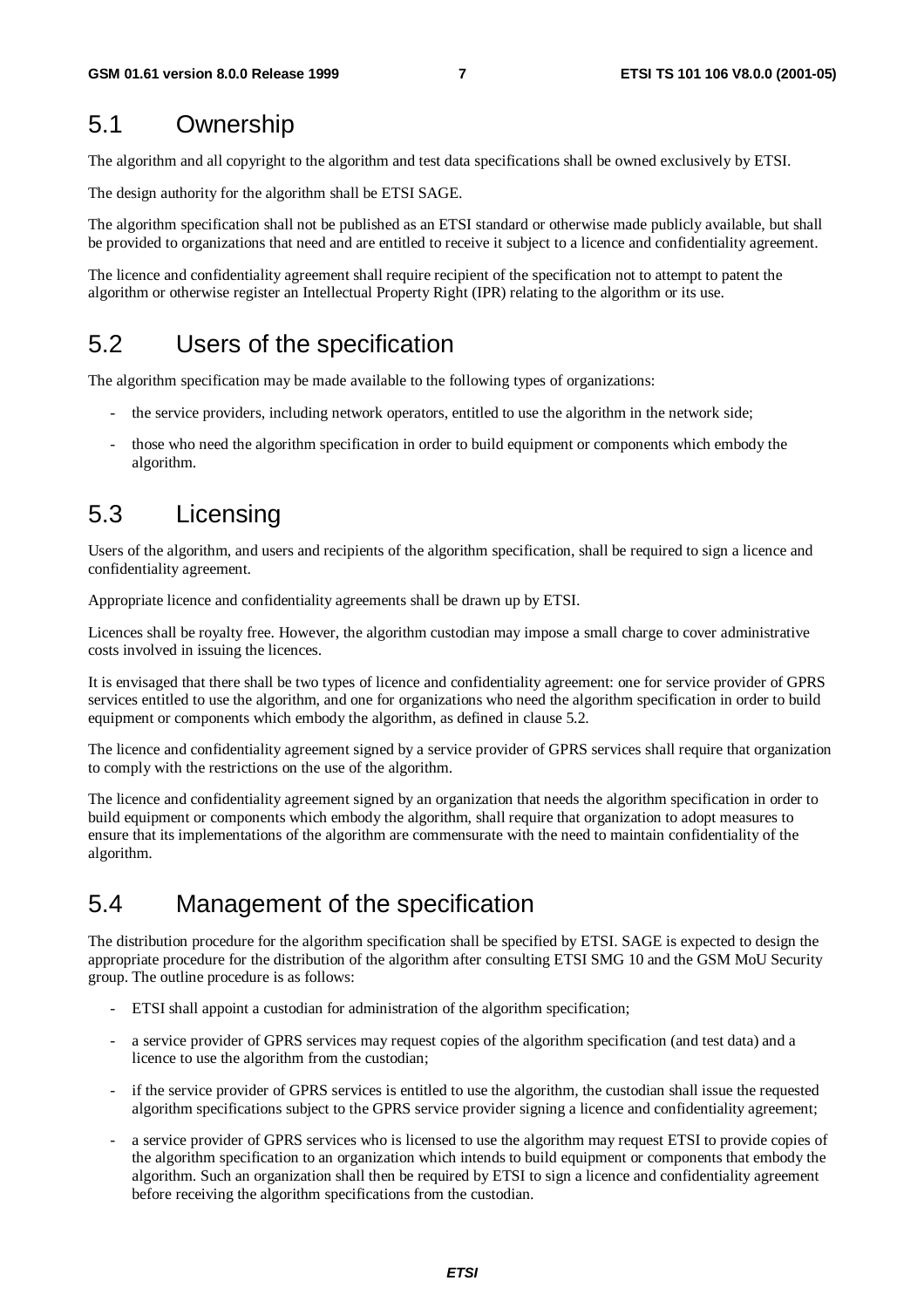### 6 Functional requirements

ETSI SAGE are required to design an algorithm which satisfies the functional requirements specified in this clause.

### 6.1 Type and parameters of algorithm

The algorithm is to be a symmetric stream cipher.

The inputs are the Key (Kc), the frame dependent input (INPUT), and transfer direction (DIRECTION). The output of the ciphering algorithm is the output string (OUTPUT). Relation of the input and output parameters is illustrated in figure 1.



**Figure1: Basic GPRS ciphering environment**

The parameters of the algorithms are to be as follows:

| Kc               | 64 bits     |
|------------------|-------------|
| <b>INPUT</b>     | 32 bits     |
| <b>DIRECTION</b> | 1 bit       |
| <b>OUTPUT</b>    | 1600 octets |

#### 6.1.1 Kc

The ciphering key (Kc) is unstructured data. The ciphering key is generated in the GPRS authentication and key management procedure. The length of the key is 64 bits. The key is unique for the MS when point-to-point traffic is used or it may be common for several MSs when SGSN sends same data to several MSs in point-to-multipoint transmission in PTM-G service. The Kc is never transmitted over the radio interface.

#### 6.1.2 INPUT

This is the LLC frame dependent input parameter (32 bits) for the ciphering algorithm. Depending on the frame type, this field is derived as follows:

- for I-frames carrying user data:
	- the input value is set to a random initial value at LLC connection set-up and incremented by 1 for each new frame.
- for UI-frames carrying user data and signalling messages:
	- the input parameter is a non-repeating 32-bit value derived from the LLC header.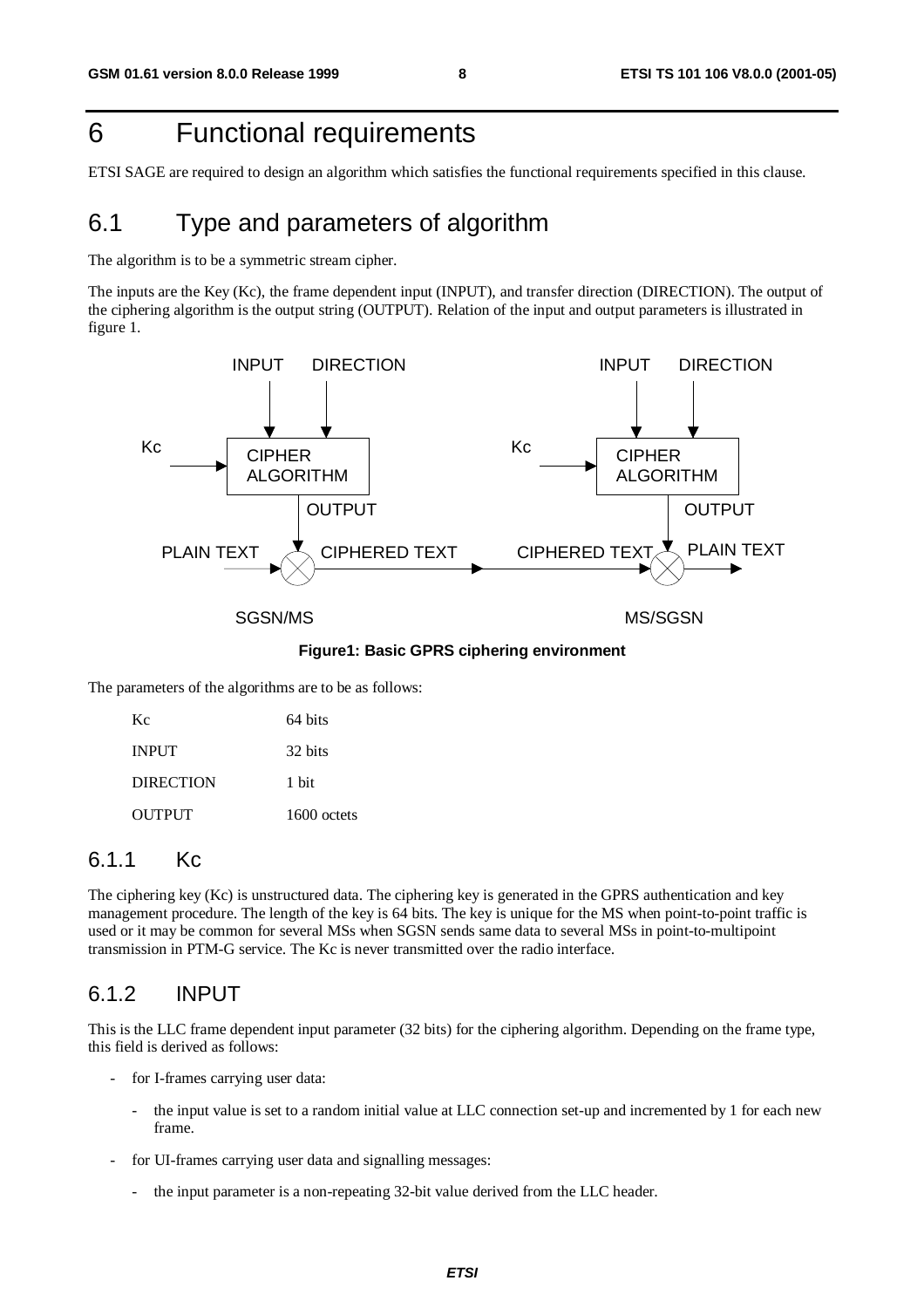#### 6.1.3 DIRECTION

This defines the direction (1bit) of the data transmission (uplink/downlink).

#### 6.1.4 OUTPUT

This is the output of the ciphering algorithm. The maximum length (1600 octets) of the output string is the maximum length of the payload of the LLC frame, including the FCS (Frame Check Sequence, 3 octets).

The minimum length of the output string is 5 octets.

In the sender entity, the OUTPUT string is bit-wise XORed with the PLAIN TEXT and the result is sent over the radio interface. In the receiving entity, the OUTPUT string is bit-wise XORed with CIPHERED TEXT and the original PLAIN TEXT is obtained.

As an implementation optimisation it needs to be possible to generate just as many output octets as needed.

Normal use of the algorithm is either short packets (25 octets to 50 octets) or long packets (500 octets to 1 000 octets).

#### 6.1.5 PLAIN TEXT

This is the plain text consisting of the payload of the LLC frame (i.e. the information field) and the FCS. The FCS is a CRC, as described in GSM 04.64. [Ed. Note The requirements described in GSM 04.64 are the current working assumption, as the standard is not yet approved.] This means that the header part of the LLC frame is not ciphered. The maximum length of the payload is 1600 octets.

#### 6.1.6 CIPHERED TEXT

This is the ciphered text of the plain text that is generated in the sending side by bit-wise XORing the PLAIN TEXT and OUTPUT strings.

#### 6.2 Interfaces to the algorithm

The following interfaces to the algorithm are defined:

```
- Kc:
```

```
K[0], K[1], ..........., K[63]
```
where K[i] is the Kc bit with label i;

- INPUT:

```
X[0], X[1], ..........., X[31]
```
where X[i] is the INPUT bit with label i;

DIRECTION:

Z[0]

where Z[0] is the DIRECTION bit with label 0;

- OUTPUT:

W[0], W[1], .........., W[1599]

where W[i] is the data output octet with label i.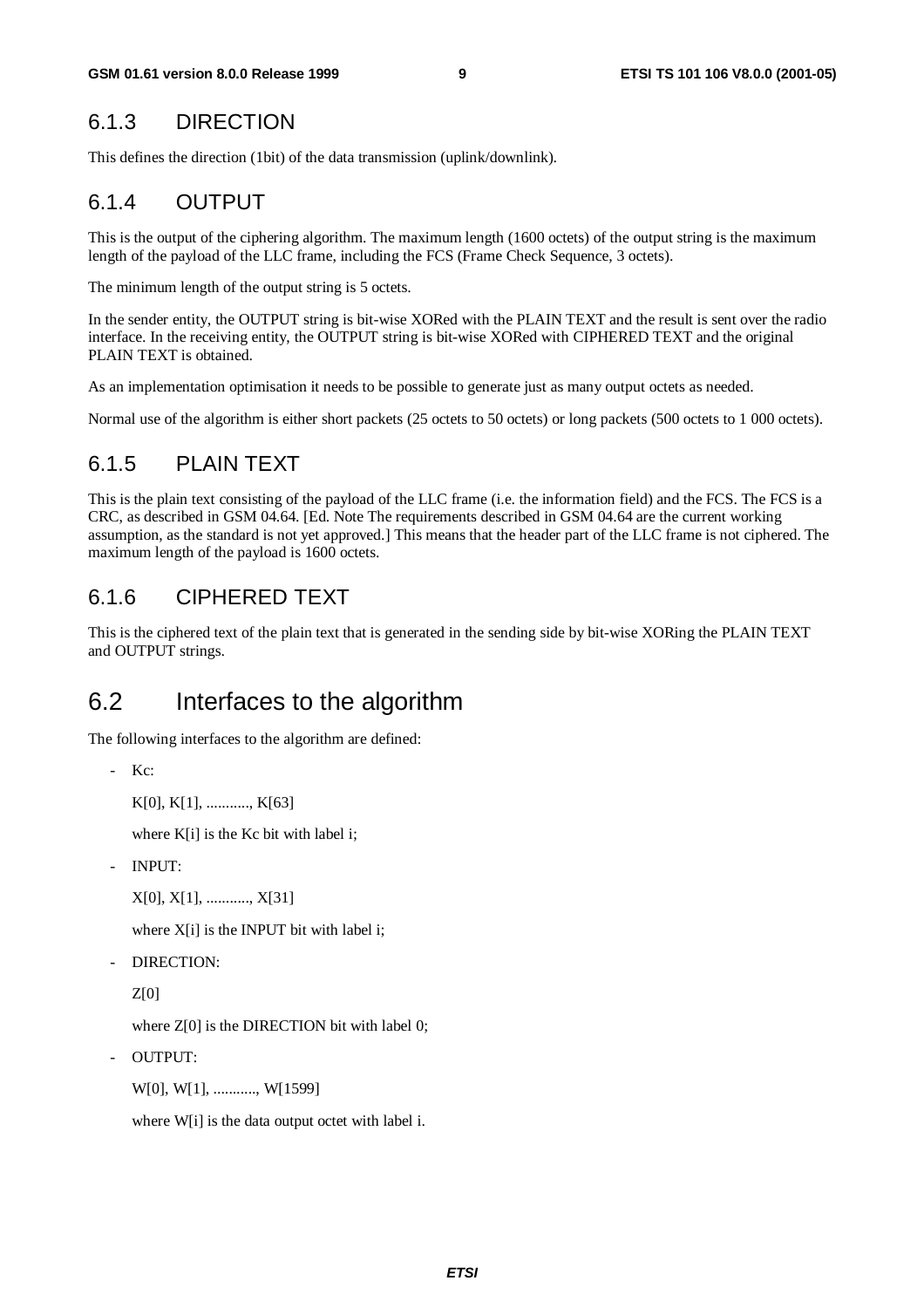### 6.3 Modes of operation

Uplink and downlink transfers are independent. Hence ciphering for uplink and downlink shall be independent from each other. This contrasts to algorithm A5 where keystreams for both directions are generated from the same input.

### 6.4 Implementation and operational considerations

The GPRS performance requirements are specified in GSM 02.60.

Requirements refer to an MS, which admits only 1 timeslot GPRS communication (see note 1), and to an MS, which admits GPRS communication over the maximum number of timeslots (see note 2).

- NOTE 1: An MS which admits only one time slot GPRS communication, the maximum capacity in each direction is 21,4 kbit/s (total rate up to 42,8 kbit/s), 12 initialisations per second are assumed (assuming packet length of 500 octets) (scenario 1).
- NOTE 2: An MS would have a maximum throughput of all 8 timeslots in both directions each transmitting and receiving at their maximum rate of 21,4 kbit/s (total rate up to 342,4 kbit/s), 100 initialisations per second are assumed (assuming packet length of 500 octets) (scenario 2).

The performance requirements, on the GPRS ciphering algorithm, as used in scenario 1, are expected to be similar to the performance of the existing A5 algorithm.

It is also expected that the performance increases linearly depending on the number of timeslots, the MS is able to use for GPRS.

#### 6.5 Resilience of the algorithm

The algorithm needs to be designed with a view to its continuous use for a period of at least 10 years.

The security shall provide at least comparable protection as the baseline security provided by the GSM encryption algorithms.

ETSI SAGE are required to design the algorithm to a strength which reflects the above qualitative requirements.

### 7 Algorithm specification and test data requirements

ETSI SAGE are required to provide four separate deliverables: a specification of the algorithm, a set of design conformance test data, a set of algorithm input/output test data and a design and evaluation report. Requirements on the specification and test data deliverables are given in this clause, those on the design and evaluation report in clause 8.3.

### 7.1 Specification of the algorithm

An unambiguous specification of the algorithm needs to be provided which is suitable for use by implementors of the algorithm.

The specification shall include an annex which provides simulation code for the algorithm written in ANSI C. The specification may also include an annex containing illustrations of functional elements of the algorithm.

### 7.2 Design conformance test data

Design conformance test data is required to allow implementors of the algorithm to test their implementations.

The design conformance test data needs to be designed to give a high degree of confidence in the correctness of implementations of the algorithm.

The design conformance test data shall be designed so that significant points in the execution of the algorithm may be verified.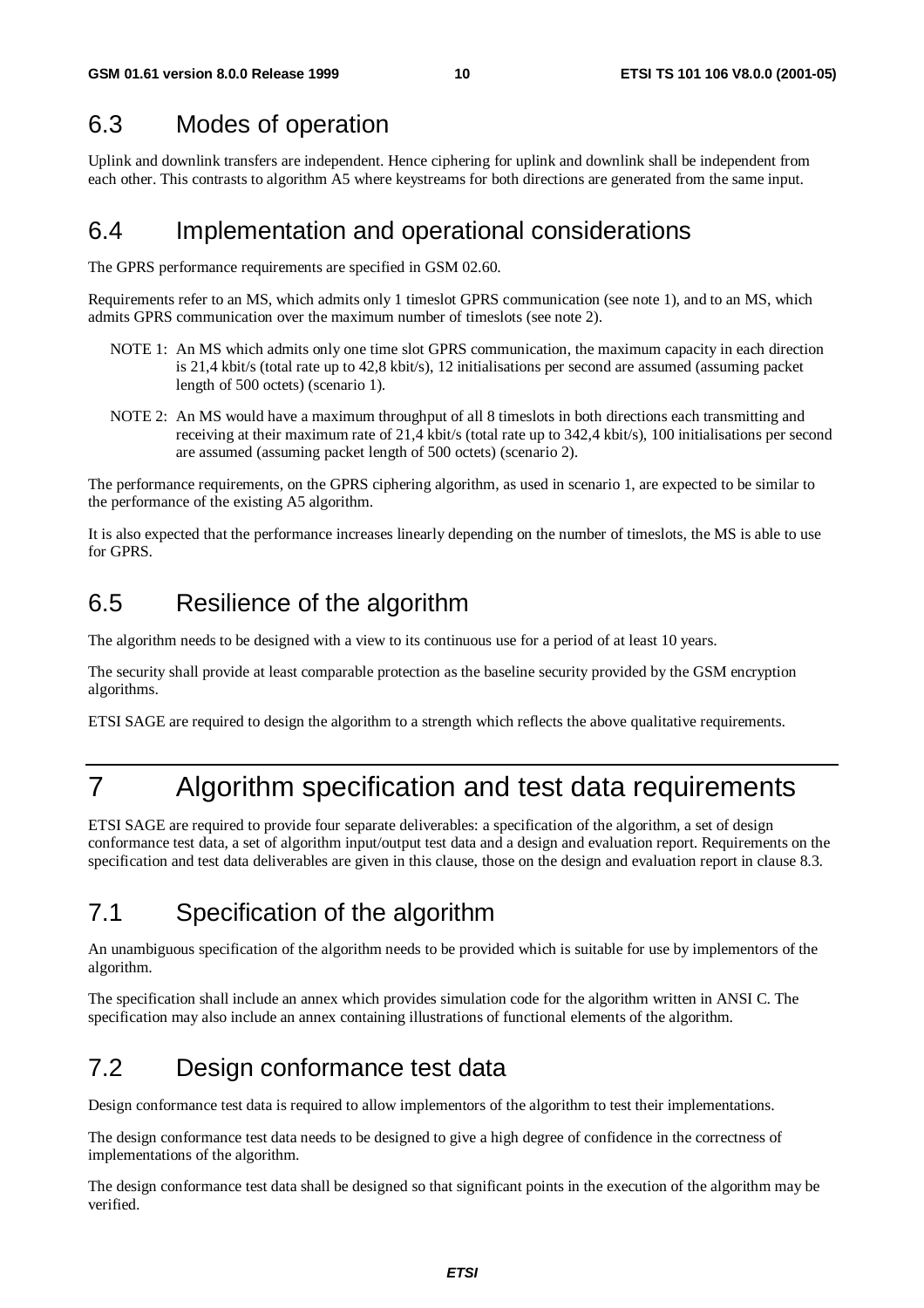### 7.3 Algorithm input/output test data

Algorithm input/output test data is required to allow users of the algorithm to test the algorithm as a "black box" function.

The input/output test data shall allow users of the algorithm to perform tests for the modes of operation defined in clause 6.3.

The input/output test data shall consist solely of data passed across the interfaces to the algorithm.

### 7.4 Format and handling of deliverables

The specification of the algorithm shall be produced on paper, and provided only to the ETSI appointed custodian (see clause 5.4). The document shall be marked *"Strictly ETSI confidential"* and carry the warning *"This information is subject to a licence and confidentiality agreement"*.

The design conformance test data shall be produced on paper, and provided only to the ETSI appointed custodian. The document shall be marked *"Strictly ETSI confidential"* and carry the warning *"This information is subject to a licence and confidentiality agreement"*.

The algorithm input/output test data shall be produced on paper and on magnetic disc. The document and disc shall be provided to the ETSI appointed custodian. Special markings or warnings are not required.

### 8 Quality assurance requirements

This clause advises ETSI SAGE on measures needed to provide users of the algorithm with confidence that it is fit for purpose, and users of the algorithm specification and test data assurance that appropriate quality control has been exercised in their production.

The measures shall be recorded by ETSI SAGE in a design and evaluation report which shall be published by ETSI as a Technical Report.

### 8.1 Quality assurance for the algorithm

Prior to its release to the ETSI custodian, the algorithm needs to be approved as meeting the technical requirements specified in clause 6 by all members of ETSI SAGE.

### 8.2 Quality assurance for the specification and test data

Prior to delivery of the algorithm specification, two independent simulations of the algorithm needs to be made using the specification, and confirmed against test data designed to allow verification of significant points in the execution of the algorithm.

Design conformance and algorithm input/output test data needs to be generated using a simulation of the algorithm produced from the specification and confirmed as above. The simulation used to produce this test data needs to be identified in the test data deliverables and retained by ETSI SAGE.

### 8.3 Design and evaluation report

The design and evaluation report is intended to provide evidence to potential users of the algorithm, specification and test data that appropriate and adequate quality control has been applied to their production. The report shall explain the following:

- the algorithm and test data design criteria;
- the algorithm evaluation criteria;
- the methodology used to design and evaluate the algorithm;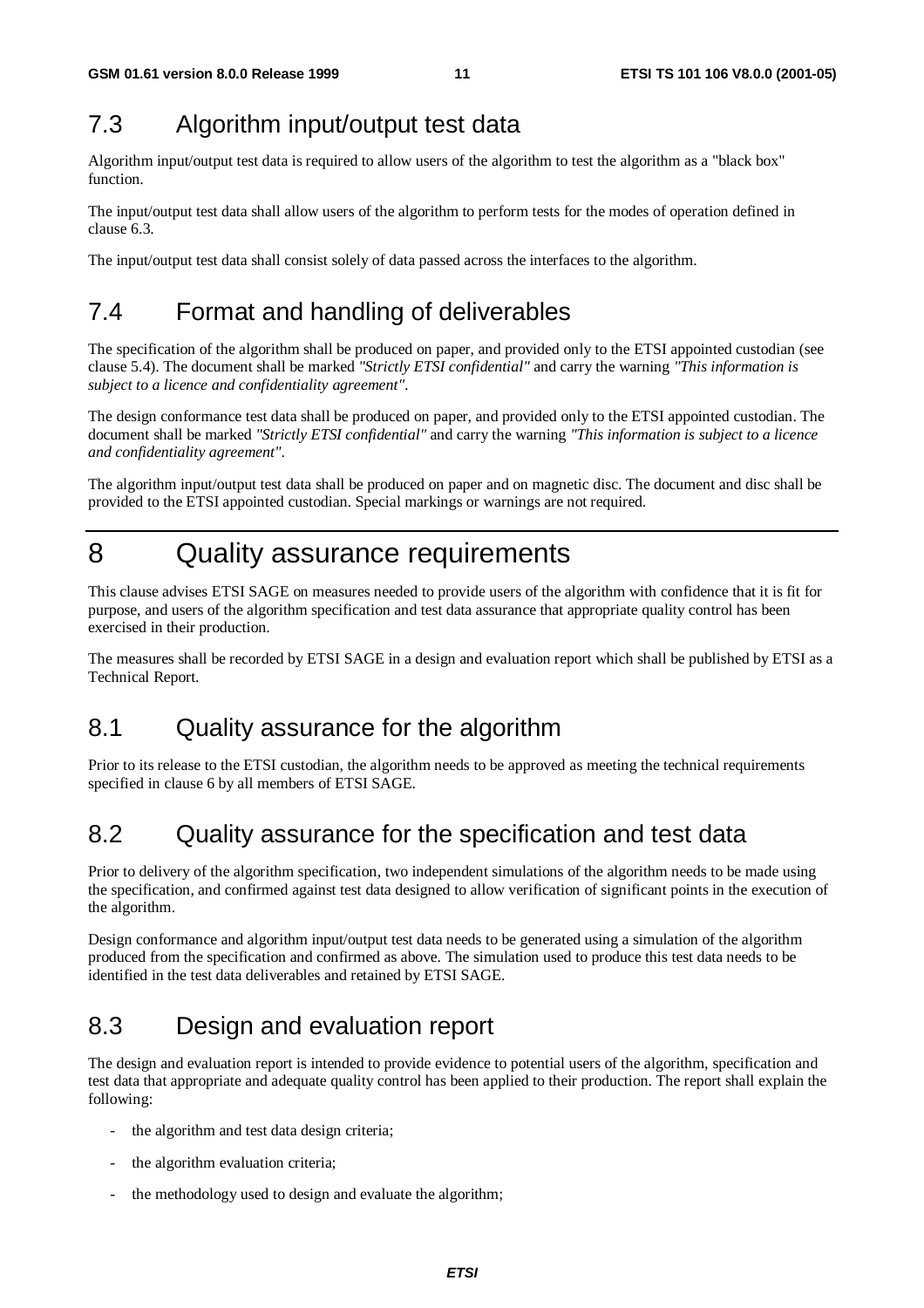- the extent of the mathematical analysis and statistical testing applied to the algorithm;
- the principal conclusions of the algorithm evaluation;
- the quality control applied to the production of the algorithm specification and test data.

The report shall confirm that all members of ETSI SAGE have approved the algorithm, specification and test data.

The report shall not contain any information about the algorithm, such as design techniques used, mathematical analysis or statistical testing of components of the algorithm, which might reveal part or all of the structure or detail of the algorithm.

### 9 Summary of ETSI SAGE deliverables

- Specification of the algorithm:
	- a confidential document for delivery only to the ETSI custodian.
- Design conformance test data:
	- a confidential document for delivery only to the ETSI custodian.
- Algorithm input/output test data:
	- in a document and on disc for delivery to the ETSI custodian.
- Design and evaluation report;
	- to be published as an ETSI Technical Report (ETR).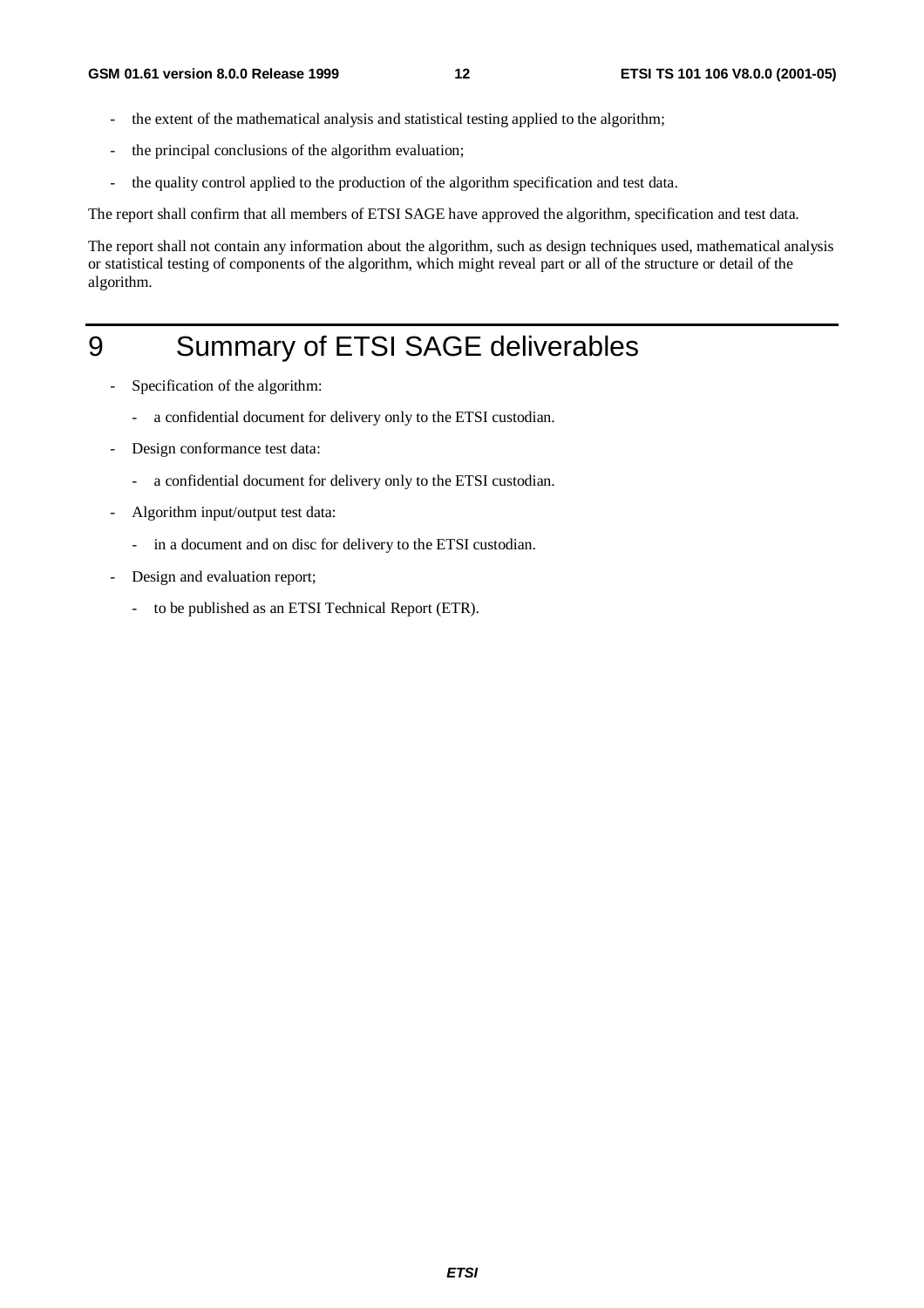### Annex A (informative): Status of GSM 01.61

| <b>Status</b><br>of                                                                                                 |                |                                                                                                                                                  |  |  |  |
|---------------------------------------------------------------------------------------------------------------------|----------------|--------------------------------------------------------------------------------------------------------------------------------------------------|--|--|--|
| <b>Technical Specification GSM 01.61</b>                                                                            |                |                                                                                                                                                  |  |  |  |
| Date                                                                                                                | <b>Version</b> | <b>Remarks</b>                                                                                                                                   |  |  |  |
|                                                                                                                     |                | No GSM Phase 1 version                                                                                                                           |  |  |  |
| June 1997                                                                                                           | 1.0.0          | To SMG#22 for information                                                                                                                        |  |  |  |
| October 1997                                                                                                        | 2.0.0          | To SMG#23 for approval                                                                                                                           |  |  |  |
| October 1997                                                                                                        | 5.0.0          | TS approved by SMG#23                                                                                                                            |  |  |  |
| March 1998                                                                                                          | 6.0.0          | The specification was converted to version 6.0.0 because the work<br>item is related to Release 97. Not Published<br>Version 5.0.0 was withdrawn |  |  |  |
| <b>July 1998</b>                                                                                                    | 6.0.1          | Specification published as TS 101 106                                                                                                            |  |  |  |
| April 2000                                                                                                          | 8.0.0          | Release 2000 version                                                                                                                             |  |  |  |
| <b>Text and figures:</b> WinWord 7.0<br>Stylesheet: etsiw_70.dot<br><b>Rapporteur:</b> Geneviéve Vanneste (Siemens) |                |                                                                                                                                                  |  |  |  |